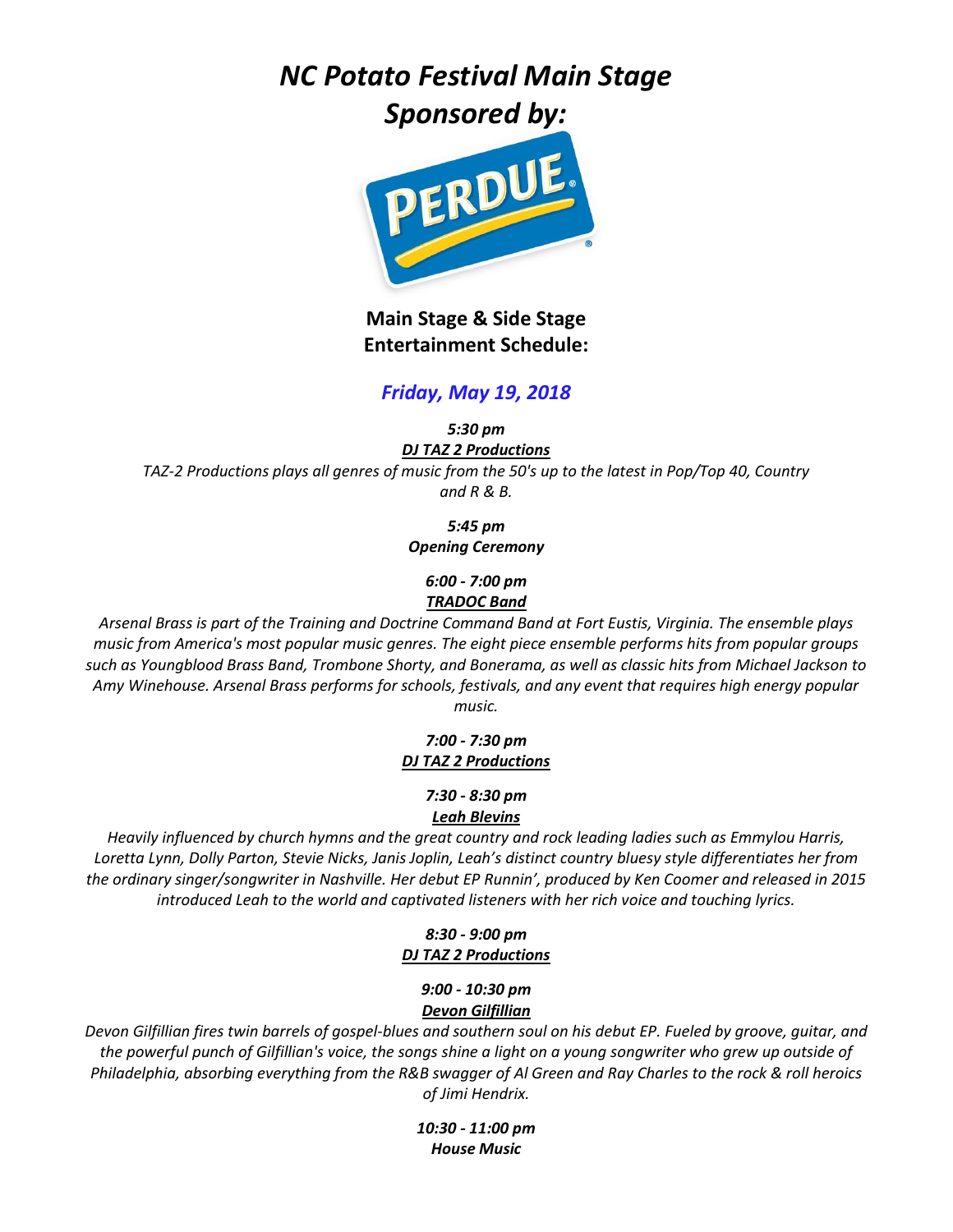# *Saturday, May 19, 2018*



*10:00 - 11:00 am Connected*

*Connected showcases a variety of styles and genres in Jazz, as they spread this wonderfully created American music across the Northeastern Albemarle Area. Their goal is to provide this uniquely special music to any and all who lend an ear to appreciate America's greatest artform, Jazz.*

#### *11:00 - 11:30 am*

#### *Courtney White*

*"My music style is all over the place. I love to play alternative songs, indie, rock, etc. I also sing songs with raps in them, but I love to make music my own, if that makes sense."*

#### *11:30 am - 1:00 pm Bobby Plough*

*If you ask what genre of music Bobby Plough plays, don't expect a simple answer from this simple man. It's best described as: Acoustic story-telling music; a little country, but then again not; with a dash of both Latin America and Americana, all wrapped up with an original Bobby Plough twist.*

# *1:00 - 1:30 pm*

# *Dave and Matt*

*With Dave covering rhythm guitar and Matt taking lead, their set list spans close to a hundred songs, crossing everything from classic rock to folk and blues, with some very creative originals thrown in.*

# *1:30 - 3:00 pm*

#### *PBNJ*

*PBNJ (Paul, Brandon, Nick, Josh) is a band based in Elizabeth City, a small town in northeast NC. They love playing in all of our surrounding areas! Their music mainly consists of rock, soul, and reggae cover songs from bands like: The Foo Fighters, Sublime, Red Hot Chili Peppers, Jack Johnson, Bob Marley, Otis Redding, The Beatles, The Rolling Stones and many more...*

#### *3:00 - 3:30 pm Adam Nixon*

*Adam Nixon is a Hertford, NC native. Raised in church, he was brought up in the traditions of country and southern gospel music. After years of playing more modern country music, he fell in love with the vintage country, rockabilly and the blues. A regional fixture, Adam has often been featured performing on guitar, harmonica, bass, mandolin, lap steel and vocals with multiple bands in the Albemarle area*

#### *3:30 - 4:30 pm Amasa Hines*

*Amasa Hines is a five piece rock band based in Little Rock, AR. Formed in 2012, their influences span a diverse spectrum from Soul to Indie Rock. The tight-knit group skillfully shapes their songs from homages, snapshots, skeletons and obsessions. Their lush, dynamic arrangements provide the platform for lyrical content sourced from observing intimate relationships, nature, and the perceived divine.*

#### *4:30 - 5:00 pm Adam Nixon*

*Adam Nixon is a Hertford, NC native. Raised in church, he was brought up in the traditions of country and southern gospel music. After years of playing more modern country music, he fell in love with the vintage country, rockabilly and the blues. A regional fixture, Adam has often been featured performing on guitar, harmonica, bass, mandolin, lap steel and vocals with multiple bands in the Albemarle area*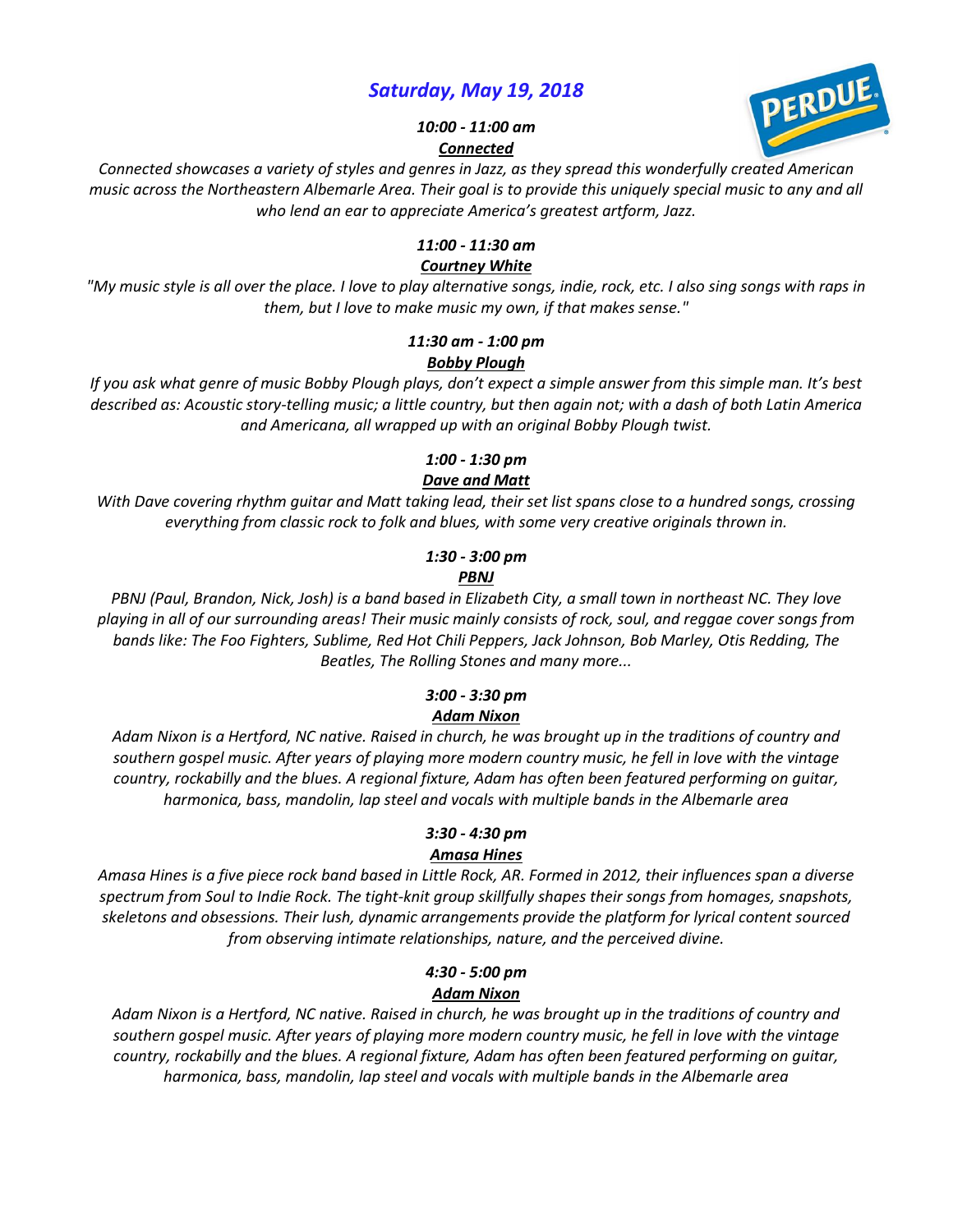

#### *5:00 - 6:00 pm Delta Son*

*Delta Son is an Indie Americana / Alt Country / Roots Rock band based out of central North Carolina. They are most known for their intense live performances, soul stirring song writing, and their driving rhythm. They marry heart on the sleeve lyrics with catchy melodies that demand the listener to sing along at the top of their lungs. Delta Son is captivating audiences young, old and everything in between.*

# *6:00 - 6:30 pm Duf Franco*

*Duf is a singer, songwriter, and musician hailing from Camden NC. His musical influences include Blind Melon, Tom Petty, and Guns N Roses to name a few. As the lead singer for the band, Junior Jr., he is an energetic showman belting out original rock tunes that can only be described as North Carolina Grove rock. His unique sound and raw intensity during live performances holds audience captive whether he is fronting the band or playing solo, it's always a great show.*

# *6:30 - 7:30 pm*

# *Lucia Valentine*

*A musician since an early age, Lucia combines a diverse blend of R&B, Folk/Americana, and Singer/Songwriter to create intricate melodies and poetic insights.*

# *8:00 - 10:30 pm TFC*

*TFC is a polished dance band that specializes in oldies from the 50s, Motown and classic soul from the 60s, funk and disco from the 70s-80s and the best in Top 40 hits from today.*

> *10:30 - 11:00 pm House Music*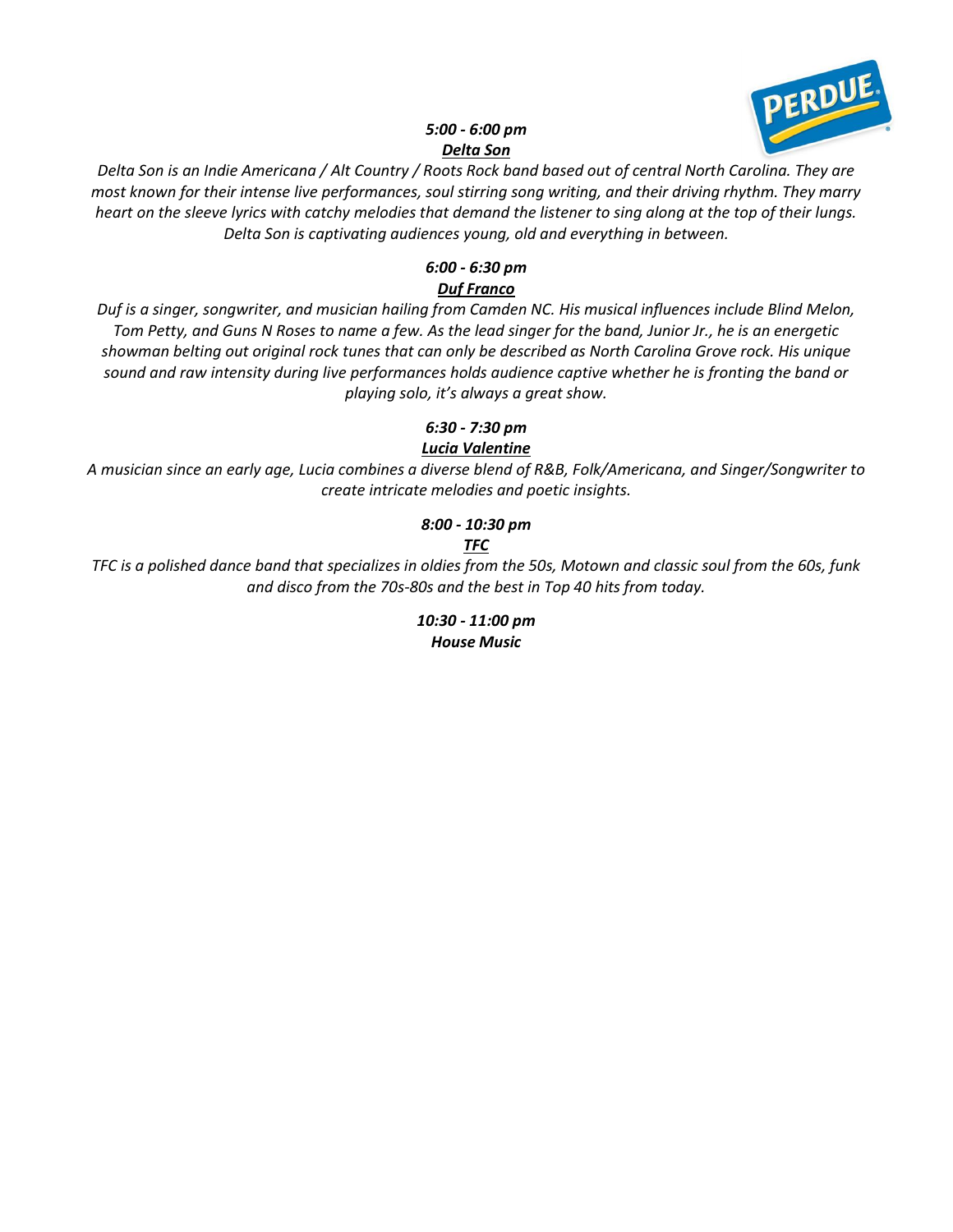# *Sunday, May 20, 2018*



*11:00 am - 12:00 pm*

#### *Uphill*

*Uphill plays blues straight out of the Carolina Swampland. With an award-winning mix of original songs and reimagined blues classics, Uphill has brought their own Carolina twang to the table since 2005.*

#### *12:00 - 12:30 pm*

#### *Doc Perkins*

*Blending traditional folk music with classic Americana, Doc Perkins creates a style all his own. With the release of his first full length studio album "Tall Tales" in 2017, Doc's unique blend of folk music has garnered listeners from Europe to South America. It also recently earned him an opening spot for one of Rolling Stone magazine's top new artist to watch.*

# *12:30 - 1:30 pm Little Dickie and the Misfits*

*Little Dickie & the Misfits is a 6-piece band with no less than FIVE lead singers. This group of seasoned musicians have performed all over North Carolina, Virginia and beyond. LDM plays vintage country, bluegrass, classic rock, and a couple of modern rock tunes thrown in for good measure. With multiple songwriters in the band, they also play some excellent original material.*

#### *1:30 - 2:00 pm Doc Perkins*

*Blending traditional folk music with classic Americana, Doc Perkins creates a style all his own. With the release of his first full length studio album "Tall Tales" in 2017, Doc's unique blend of folk music has garnered listeners from Europe to South America. It also recently earned him an opening spot for one of Rolling Stone magazine's top new artist to watch.*

# *2:00 - 3:00 pm Violet Bell*

*Violet Bell cites a wide range of influences -- from Debussy to Neil Young, D'angelo to Lou Reed, their unique sound blends folk, soul, bluegrass, blues, and classical. On stage, the energy between Ross and Ruiz-Lopez is fiery, intimate and intuitive.*

# *3:00 - 3:30 pm Entangled Dreams*

*Entangled Dreams is an Alternative Pop/Rock Singer Songwriter duo of identical twins. Their first studio album "In Color" was awarded Best Pop CD by the New Mexico Music Awards 2015 and their most recent studio album "Afterthought" is available on all music platforms including Pandora, iTunes, Spotify, etc. Their music has a fresh sound, an alternative feel and bold, honest lyrics. Having played more than 100 live shows & performances, the band is driven and committed to sharing their music and having a positive impact on their listening audience.*

# *3:30 - 4:30 pm The Wildmans*

*The band features the precocious talents of siblings Eli on mandolin and Aila on fiddle and vocals, family friend and award winning old time banjo player Victor Furtado, all backed up by mom Deb Wildman on bass. Highly skilled instrumentals and soulful vocals applied to traditional tunes with a smattering of old time, bluegrass, blues, and jazz combine to create a fresh new sound - old tunes fueled by young spirit. Their set combines fiddle tunes, ballads and folk songs of the Appalachian tradition with twentieth century classics, as well as delightfully original instrumental compositions by band members Eli and Victor.*